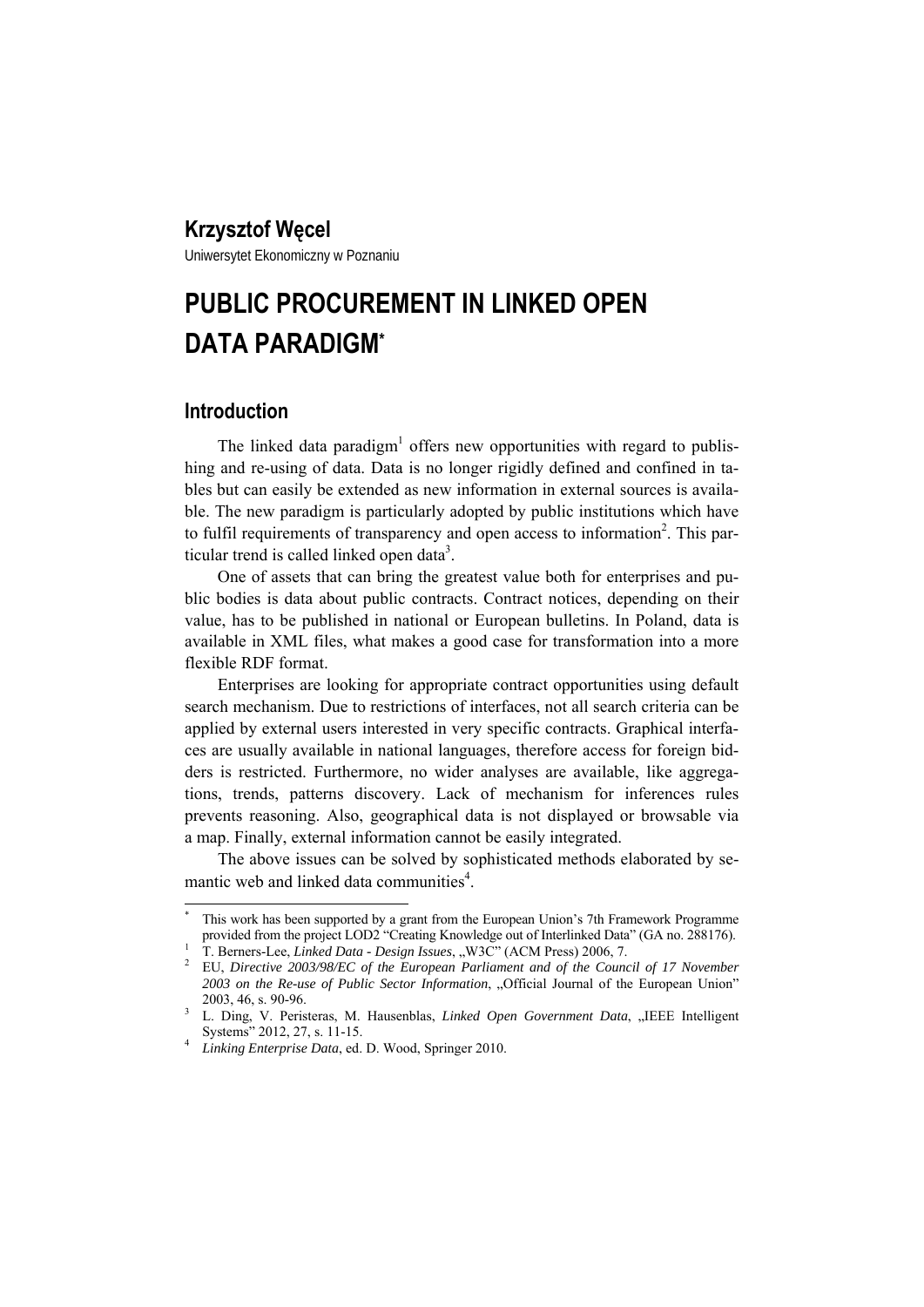# **1. Public Procurement Domain**

Government procurement in European Union is regulated in several directives<sup>5</sup>, then implemented by member states. Main principle is transparency, i.e. publication of calls for tenders is mandatory. Place of publication depends on the estimated value of a contract. Big contracts have to be advertised TED – Tenders Electronic Daily $<sup>6</sup>$ , the online version of the "Supplement to the Official Journal</sup> of the European Union", dedicated to European public procurement.

Theoretically, everybody has an access to data but not everybody is able to leverage it. The tendering process is not fully standardised among countries. Notices are available in various forms, e.g. HTML pages, DOC or PDF documents. Therefore, standardisation efforts emerged for representation of contract notices. One of such frameworks is Public Contracts Ontology  $(PCO<sup>7</sup>)$ , presented in Figure 1.



Fig. 1. Public Contracts Ontology represented in UML Class Diagram Source: https://code.google.com/p/public-contracts-ontology/wiki/Cookbook [15.01.2015].

# **2. Polish Public Contracts**

In Poland, public procurement data is published by The Public Procurement Office (Urząd Zamówień Publicznych<sup>8</sup>) in the Public Procurement Bulletin (Biu-

 5 e.g. Directive 2004/18/EC , on the coordination of procedures for the award of public works contracts, public supply contracts and public service contracts".

http://ted.europa.eu

<sup>7</sup> https://code.google.com/p/public-contracts-ontology/ [15.01.2015].<br><sup>8</sup> http://uzn.gov.pl

http://uzp.gov.pl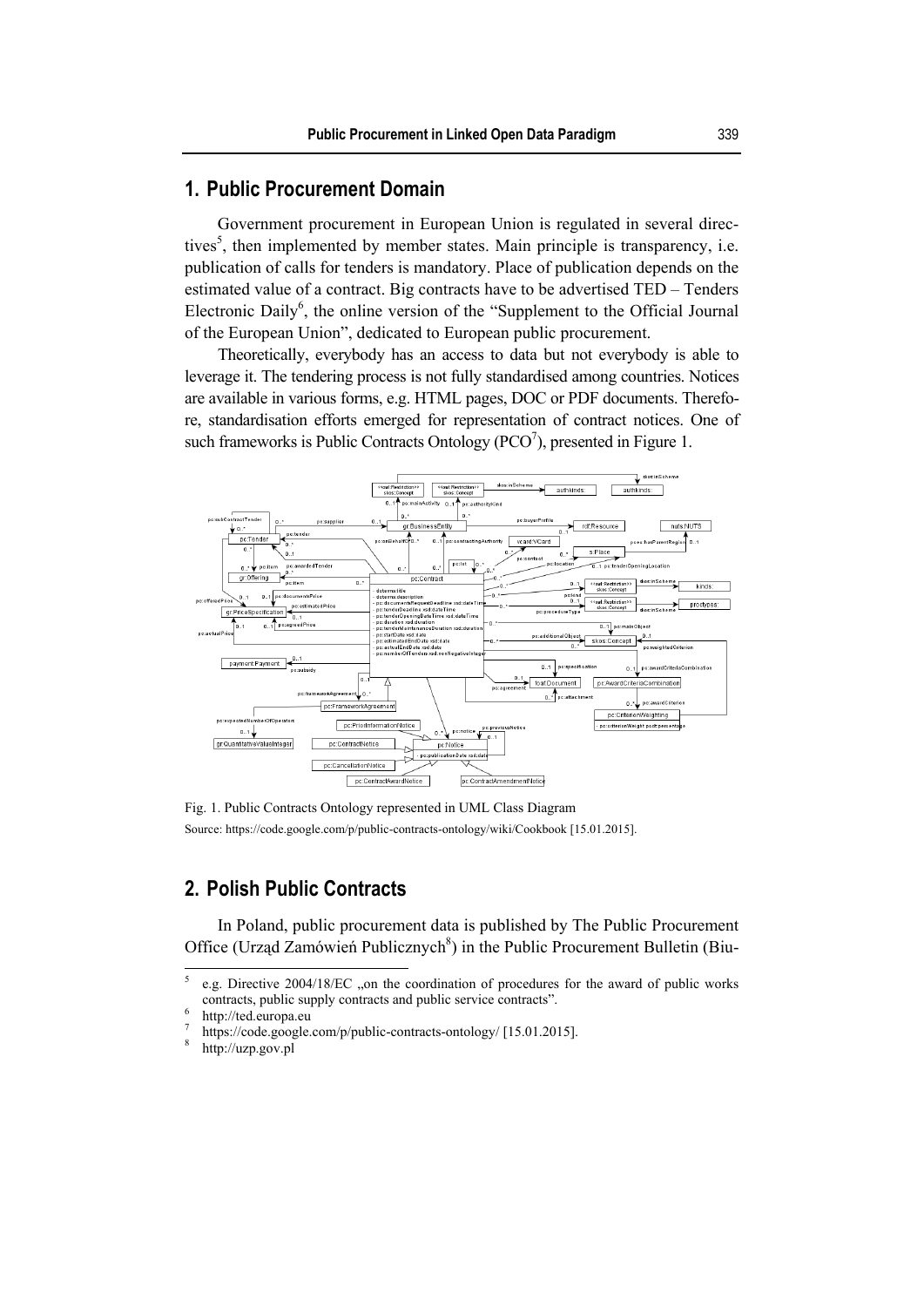letyn Zamówień Publicznych<sup>9</sup>). Public procurement data is open to any person interested in using it and can be accessed in several ways: browsing the BZP portal, subscription mechanism with some restricted number of criteria or download of XML files<sup>10</sup>. The Office by offloading files to external server avoids overload of main server by people trying to scrap data from HTML pages.

Due to clarity of format we decided to work with XML files – one file per notice. They are published in daily updates packed into executable files to be run on Windows (.exe). Astonishingly, data required cleansing as some XML files contained illegal characters like /u0x1, /u0x2, /u0x3. They had to be removed prior to using XML tools, otherwise the parser claimed that files were not valid XML. There were also some unescaped ampersand signs, causing confusion with XML entities.

There are nine document types published by Public Procurement Office, numbered from ZP-400 to ZP-408, with ZP-400 (contract notice) and ZP-403 (contract award notice) being the most popular. Document formats have common core structure and this has been leveraged by conversion scripts. There are just several extensions that cover specific requirements of notice. For example, in contract award notice value and price have to be given, while they were unknown in contract notice. Listing 1 presents sample contract notice (ZP-400, shortened).

```
<?xml version="1.0" encoding="utf-8"?> 
\langle 7P - 499 \rangle<biuletyn>1</biuletyn><pozycja>277559</pozycja> 
<data_publikacji>2011-10-22</data_publikacji> 
<nazwa>Komenda Powiatowa Państwowej Straży Pożarnej w Środzie Wielkopol-
skiej</nazwa> 
<ulica>ul. Libelta 2a</ulica> 
<nr_domu>2a</nr_domu> 
<nr_miesz></nr_miesz> 
<miejscowosc>Środa Wielkopolska</miejscowosc> 
<kod_poczt>63-000</kod_poczt> 
<regon>63127679400000</regon> 
<ogloszenie>ZP-400</ogloszenie> 
<cpv1c>341140009</cpv1c> 
<cpv2c>341130002</cpv2c> ... 
</ZP-400>
```
Listing 1. Sample tender information in XML file

What is important to observe here is that the structure is basically flat. Even though some attributes can be grouped (e.g. an address) they are put on the same

 9 http://uzp.gov.pl/BZP/ [15.01.2015].

 $^{10}$  ftp://ftp.uzp.gov.pl/bzp/xml/ [15.01.2015].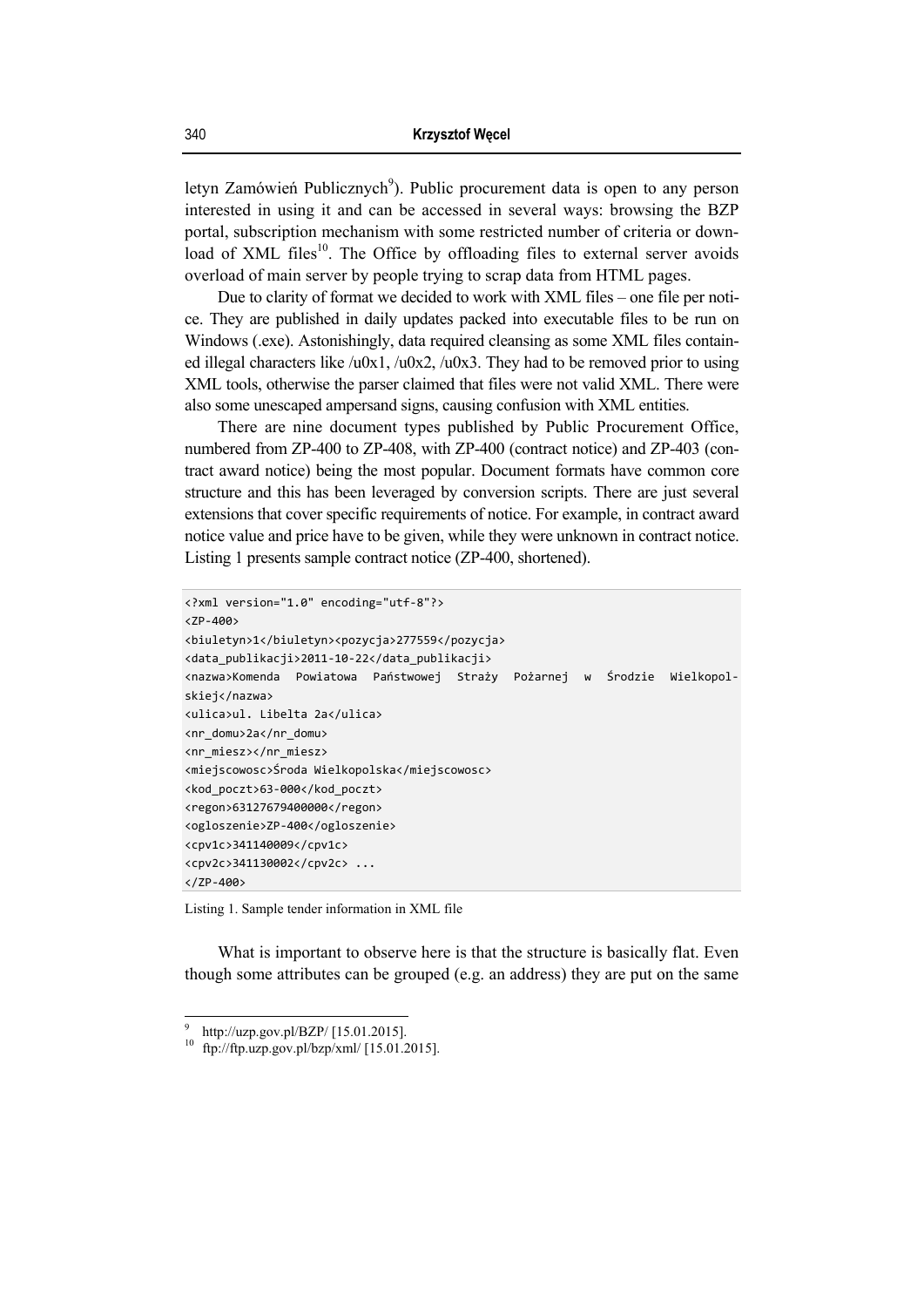level. It has implications for the parsing and conversion mechanisms. On one hand, no subset of XML data can be selected for further processing. On the other hand, the extraction expressions are shorter, as XML paths are shorter.

# **3. Conversion Process from XML to RDF**

Conversion of XML files containing notices about public contracts has been carried out by means of tool Tripliser<sup>11</sup>. It is a powerful, flexible and relatively easy to use Java library and command-line tool for creating triple graphs from XML. Tripliser requires to think on semantic level, and therefore it is particularly suitable for data that is messy, bulky or volatile.

Several conceptual issues have been identified. First of all, *ZP-40x* document types have not been designed with easy processing in mind. One of the problems is a possibly unlimited list of tags, e.g. for wykonawcy (executors) and cz (parts) consecutive numbers are used: wykonawca\_0, wykonawca\_1, cz\_0, cz\_1 and so on (see Listing 2).

```
<czesci> 
 <cz_0> 
 <wykonawcy> 
 <wykonawca_0> 
 <nazwa_wyk>Katarzyna Rżanek</nazwa_wyk> 
 <adres>ul. Karwińska 22</adres> 
 <miejsc>Warszawa</miejsc> 
 <kod>02-639</kod> 
 <wojewodztwo>mazowieckie</wojewodztwo> 
 </wykonawca_0> 
 <wykonawca_1> 
 <nazwa_wyk>Wojciech Gola</nazwa_wyk> 
  ... 
 </wykonawca_1>
```
Listing 2. Tripliser: mapping of executor to parts of a contract

Such XML required specific approach to extraction. It was not possible to use contract as a subject and property pc:supplier to assign executor. Instead, we had to start with an executor as a subject and then query for the contract. Consequently, a new inverse property pc:supplierFor had to be defined. Unfortunately, it is not possible to define property as inverse in Tripliser mapping file.

 $\overline{\phantom{a}}$ 

 $11$  http://daverog.github.io/tripliser/ [15.01.2015].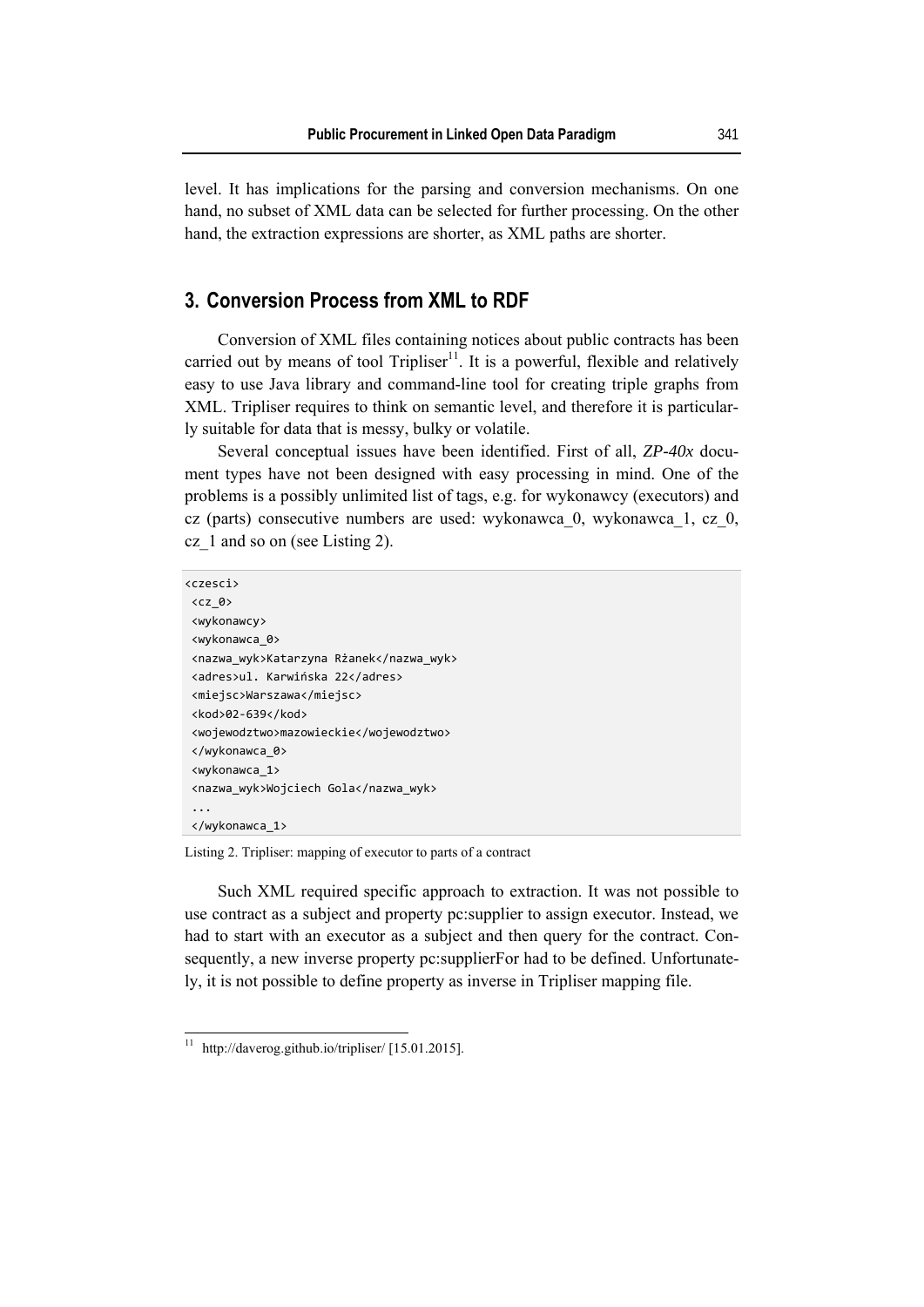Another challenge that has made mapping files more complex was creation of identifiers for resources. Our first naive approach was to use blank nodes for representation of nested information like for example addresses. Listing 3 present this initial approach.

```
<http://data.i2g.pl/res/vcard#43120573100000> 
 a v:VCard , v:Work ; 
 v:adr [ a v:Address , v:Work ; 
 v:country-name "Poland" ; 
 v:extended-address "ul. Bema 1 1 m. " ; 
 v:locality "Puławy" ; 
 v:postal-code "24-100" ; 
 v:region "lubelskie" ; 
 v:street-address "ul. Bema 1" 
 ].
```
Listing 3. Information about organisation in turtle format

After loading all files we quickly run into problems – there were the same addresses, faxes and phone numbers attached many times to a single organisation. So many times as there were number of published notices by them. The reason is that blank nodes are separate entities and they do not merge. We had to provide an identifier for each resource produced from XML file. This should be remembered as a guideline for each triplification process. Capabilities of XPath were not sufficient to generate unique identifier. Therefore, we implemented own extension functions in Java to be used in Tripliser, addressing specific naming conventions and limitations. Identifier for address is generated from its parts: locality, postal code and street. The function fn:encode-address returns part of city name followed by hashed elements of address (e.g. pula-80bd-c14d-4168ce0b in Listing 4).

Similar approach was applied for executors – natural person without any official number can also be an awarder executor. Such a solution is perfect for merging of information from various notices or even external datasets.

```
<http://data.i2g.pl/zp/vcard/43120573100000> 
 a v:VCard ; 
v:adr <http://data.i2g.pl/zp/address/pula-80bd-c14d-4168ce0b> ;
 v:email <mailto:jkowalczyk@poczta.pulawy.pl> ; 
 v:fax "081 8877023" ; 
 v:fn "Samodzielny Publiczny Zakład Opieki Zdrowotnej" ; 
 v:tel "081 8877023" ; 
 v:url "spzoz.n2.pl" . 
<http://data.i2g.pl/zp/address/pula-80bd-c14d-4168ce0b>
```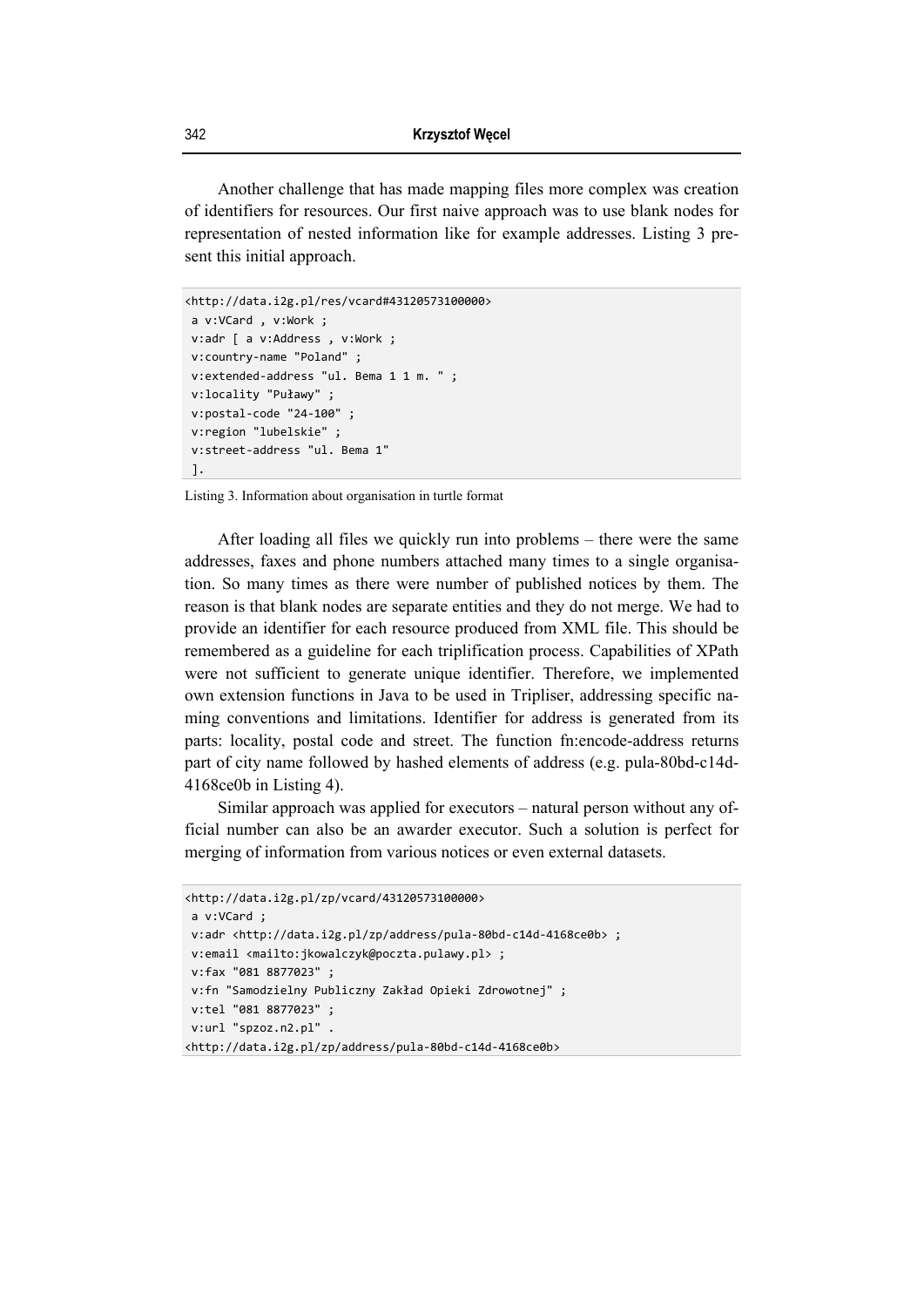```
 a v:Address ; 
 v:country-name "Poland" ; 
 v:extended-address "ul. Bema 1 1 m. " ; 
 v:locality "Puławy" ; 
 v:postal-code "24-100" ; 
 v:region "lubelskie" ; 
 v:street-address "ul. Bema 1" .
```
Listing 4. Information about organisation in turtle format - refined approach

An important part of XML to RDF mapping was preparation of mapping files. The mapping language is quite straightforward provided that one is familiar with XPath. Query within a <graph> is used to select all XML elements from which further translation will take place. Element <resource> is used to create RDF resource with respective properties. The resource needs an identifier, which is defined within  $\leq$  about >. Properties are contained in  $\leq$  property  $\geq$ , and can be nested when in need. Values can be assigned to properties statically using value attribute or dynamically by means of query attribute. A fragment for extraction of executor is presented in Listing 5.

```
<resource query="czesci/*/wykonawcy/*" comment="Wykonawcy"> 
 <about prepend="${org}" query="fn:encode-for-uri(myfn:encode-executor( 
 nazwa_wyk,miejsc,adres))" required="true" /> 
 <properties> 
 <property name="pc:contact" resource="true" prepend="${vcard}" query= 
  "fn:encode-for-uri(myfn:encode-executor(nazwa_wyk,miejsc,adres))" /> 
 <property name="gr:legalName" query="nazwa_wyk" /> 
 <property name="rdf:type" resource="true" value="gr:BusinessEntity" /> 
 <property name="rdf:type" resource="true" value="zp:Wykonawca" /> 
 <property name="pc:supplierFor" resource="true" prepend="${tender}" 
 required="true" query="concat(fn:year-from-date(//data_publikacji), 
  '_', //pozycja, '_', parent::*/parent::*/nr_czesci_1)" /> 
 </properties> 
</resource>
```
Listing 5. Tripliser: mapping of executor to parts of a contract

The fragment presents some sophisticated constructs that had to be used in order to extract data from XML: wildcard is used to match unknown tags; builtin functions fn:encode-for-uri, fn:year-from-date as well as own extension function myfn:encode-executor are used, finally advanced XPath expressions parent::\*/parent::\*/ to navigate back in hierarchy.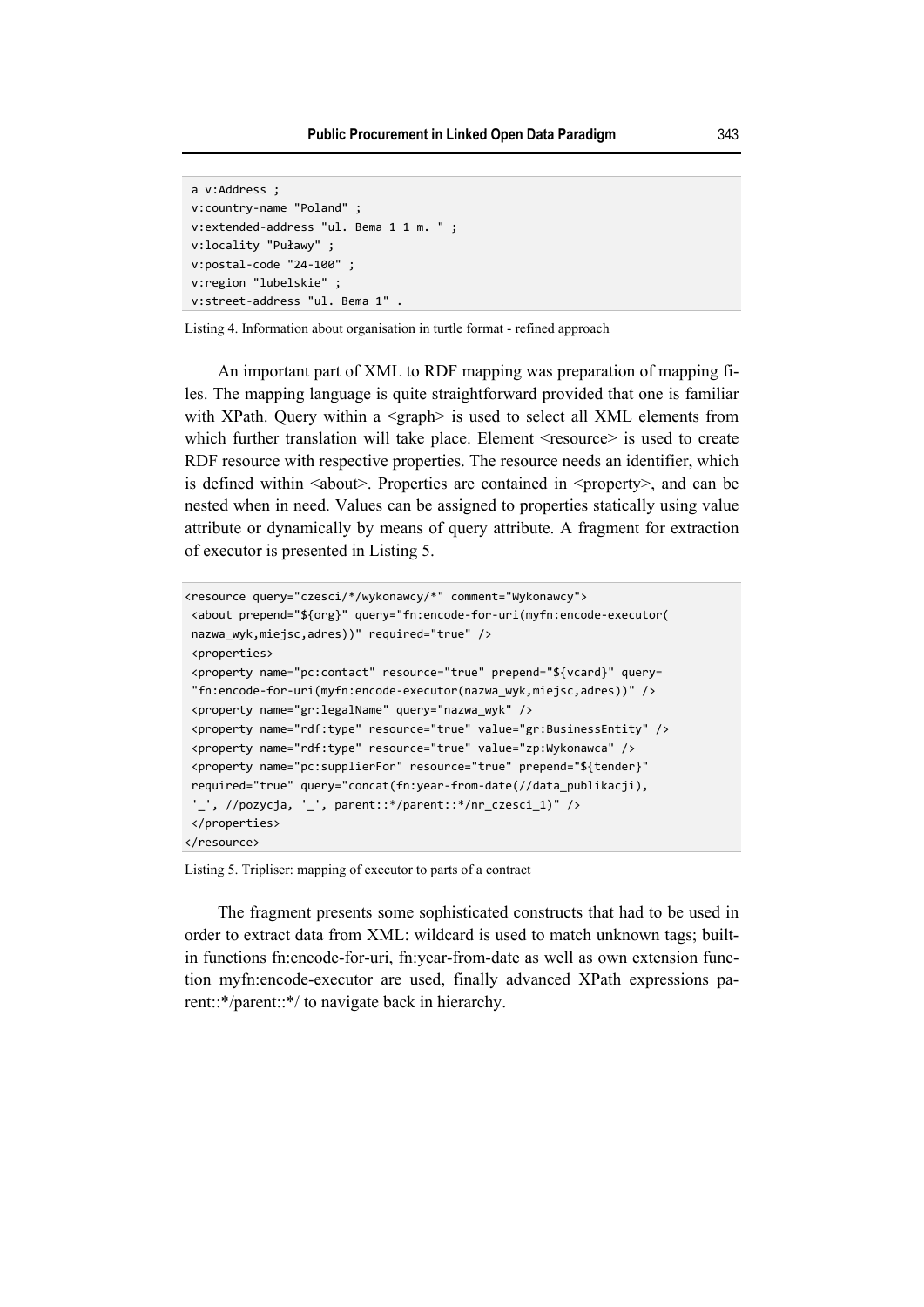It is important to emphasize that our resulting RDF model is consistent with Public Procurement Ontology (PCO). We also accepted and extended its naming convention – reflected in prefixes and identifiers of resources. Listing 6 presents a sample contract extracted using the above procedure. According to PCO, parts of the contract are also modelled as contract but they use additional attribute pc:isLotFor to refer to main contract. As an output formats we prefer Turtle which is much more concise and better readable for humans than RDF/XML serialisation.

```
@prefix br: <http://purl.org/business-register#> . 
@prefix v: <http://www.w3.org/2006/vcard/> . 
@prefix pc: <http://purl.org/procurement/public-contracts#> . 
@prefix zp: <http://i2g.pl/voc/zamowienia-publiczne#> . 
@prefix gr: <http://purl.org/goodrelations/v1#> . 
<http://data.i2g.pl/zp/contract/2012_294490> 
  a pc:Contract ; 
 zp:rodzaj_zam "Inny: Państwowa Jednostka Organizacyjna" ; 
 dc:description """Zadanie nr 1 ...""" ; 
  dc:name "Opracowanie dokumentacji techniczno-projektowej budowy dróg 
  leśnych" ; 
  pc:additionalObject <http://purl.org/weso/pscs/cpv/2008/resource/713200007> ; 
  pc:contact <http://data.i2g.pl/zp/vcard/65001711200000> ; 
  pc:contractingAuthority 
  <http://data.i2g.pl/zp/organization/65001711200000> ; 
  pc:kind kinds:Services ; 
  pc:mainObject <http://purl.org/weso/pscs/cpv/2008/resource/452331206>; 
  pc:notice <http://data.i2g.pl/zp/notice/2012_294490> ; 
  pc:procedureType proctypes:Open ; 
  pc:publicationDate "2012-08-09" ; 
  pc:referenceNumber "2012_294490" . 
<http://data.i2g.pl/zp/contract/2012_294490_1> 
  a pc:Contract ; 
  zp:data_zam "2012-08-08"^^xsd:date ; 
 zp:liczba odrzuconych ofert "0"^^xsd:int ;
  zp:nr_czesci "1" ; 
  dcterms:name "Opracowanie dokumentacji projektowej budowy drogi leśnej 
 Cisowa-Łodzinka-Panieński Czub w Leśnictwie Cisowa" ; 
  pc:awardedTender <http://data.i2g.pl/zp/tender/2012_294490_1> ; 
  pc:estimatedPrice <http://data.i2g.pl/zp/price/2012_294490_1-est> ; 
  pc:isLotFor <http://data.i2g.pl/zp/contract/2012_294490> ; 
  pc:item <http://data.i2g.pl/zp/offering/2012_294490_1> ; 
 pc:numberOfTenders "7"^^xsd:int .
```
#### Listing 6. Contract award notice with parts in Turtle format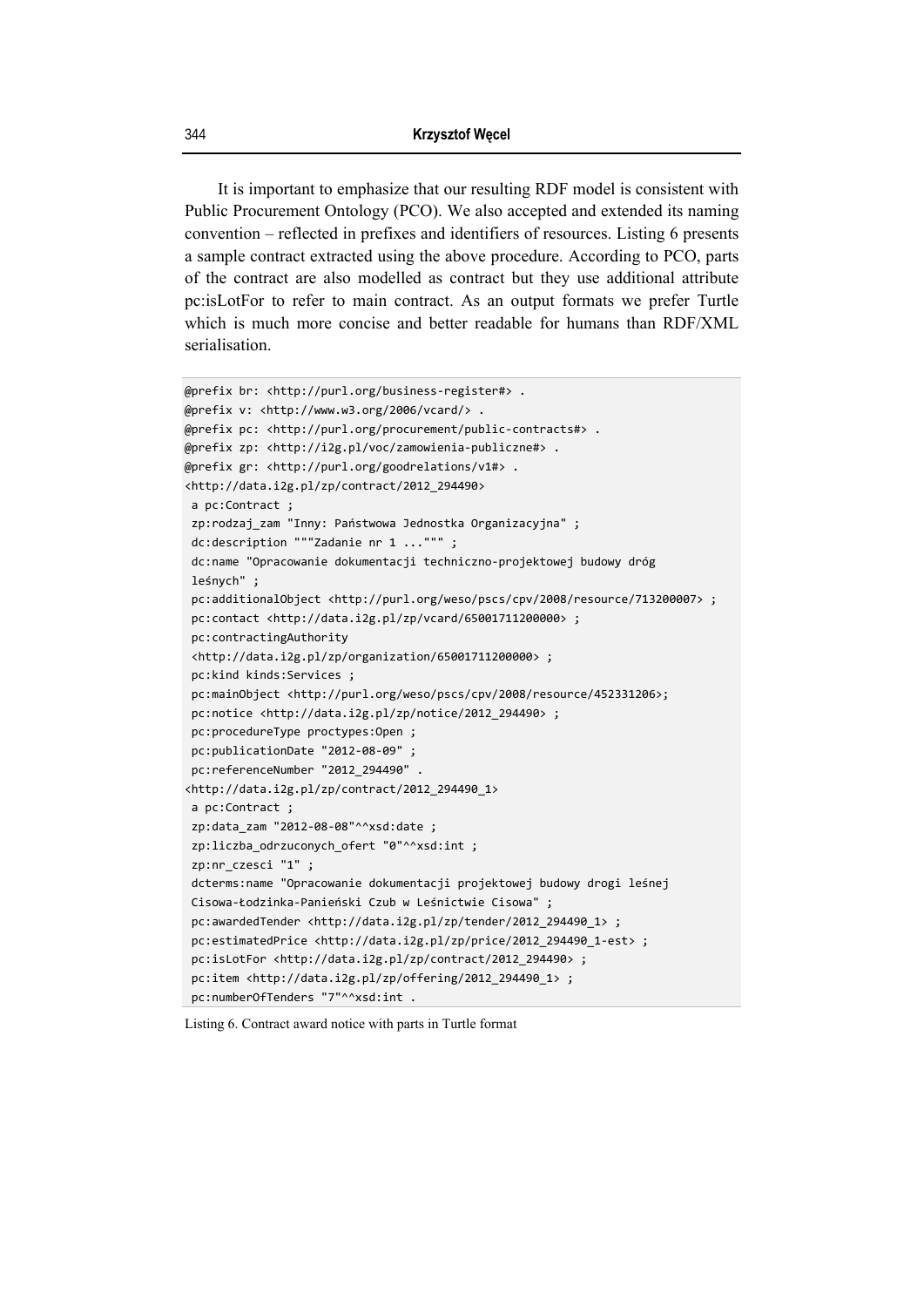There were altogether 404,713 notices published in 2012. We have converted 179,205 notices about awarded contracts, posted by 15,968 contracting authorities, resulting in over 14 million triples. Single file was loaded in 1.8 sec. on average, and total load time 1h 40min. Table 1 summarises the conversion process.

Table 1

| Summary statistics for public procurement conversion |  |  |  |  |  |  |
|------------------------------------------------------|--|--|--|--|--|--|
|------------------------------------------------------|--|--|--|--|--|--|

| Total number of notices in 2012          | 404,713         |
|------------------------------------------|-----------------|
| Average number of notices per month      | 33,726          |
| Number of ZP-400 documents               | 174,225         |
| Number of ZP-403 documents               | 179,205         |
| Number of XML files converted per second | 300-400         |
| Duration of one month conversion         | ca. 80-110 sec. |
| The whole year conversion                | ca. 20 min.     |
| Time for Virtuoso upload                 | $1h$ 40 min.    |

Source: Own calculations.

 $\overline{\phantom{a}}$ 

# **4. Enrichment of Public Contracts Data**

One of the advantages of representing data in RDF mentioned in introduction was the possibility to link to external facts. For example, products can be represented by product ontologies<sup>12</sup>, and executors can be linked to external registries<sup>13</sup>. Also, external documents can be included, e.g. objections, results of judicial decisions, possible NLP analysis of Terms of Reference (SIWZ).

Our requirement was to visualise public contract statistics on the map with drill-down functionality. In public procurement data, addresses do not contain information about *powiat* (district). It can be inferred but requires additional search in other databases. Our maps of Poland have units identified by TERYT number. Therefore, it was necessary to map contact of given contracting authority or executor to TERYT, enriching our dataset with geographical dimension. For the purpose of mapping we utilised one of LOD2 stack tools –  $SILK^{14}$ . The tool identified 22,076 links between addresses and TERYT localities. After geocoding, it was possible to prepare choropleth maps as presented in Figures 2 and 3.

<sup>&</sup>lt;sup>12</sup> e.g. GoodRelations, http://www.heppnetz.de/projects/goodrelations/ [15.01.2015].<br><sup>13</sup> e.g. OpenCorporates, http://opencorporates.com/ [15.01.2015].

<sup>&</sup>lt;sup>13</sup> e.g. OpenCorporates, http://opencorporates.com/ [15.01.2015].<br><sup>14</sup> R. Isele, A. Jentzsch, Ch. Bizer, *Silk Server – Adding Missing Links While Consuming Linked Data*, in Proc. of 1st International Workshop on Consuming Linked Data (COLD 2010), Shanghai 2010.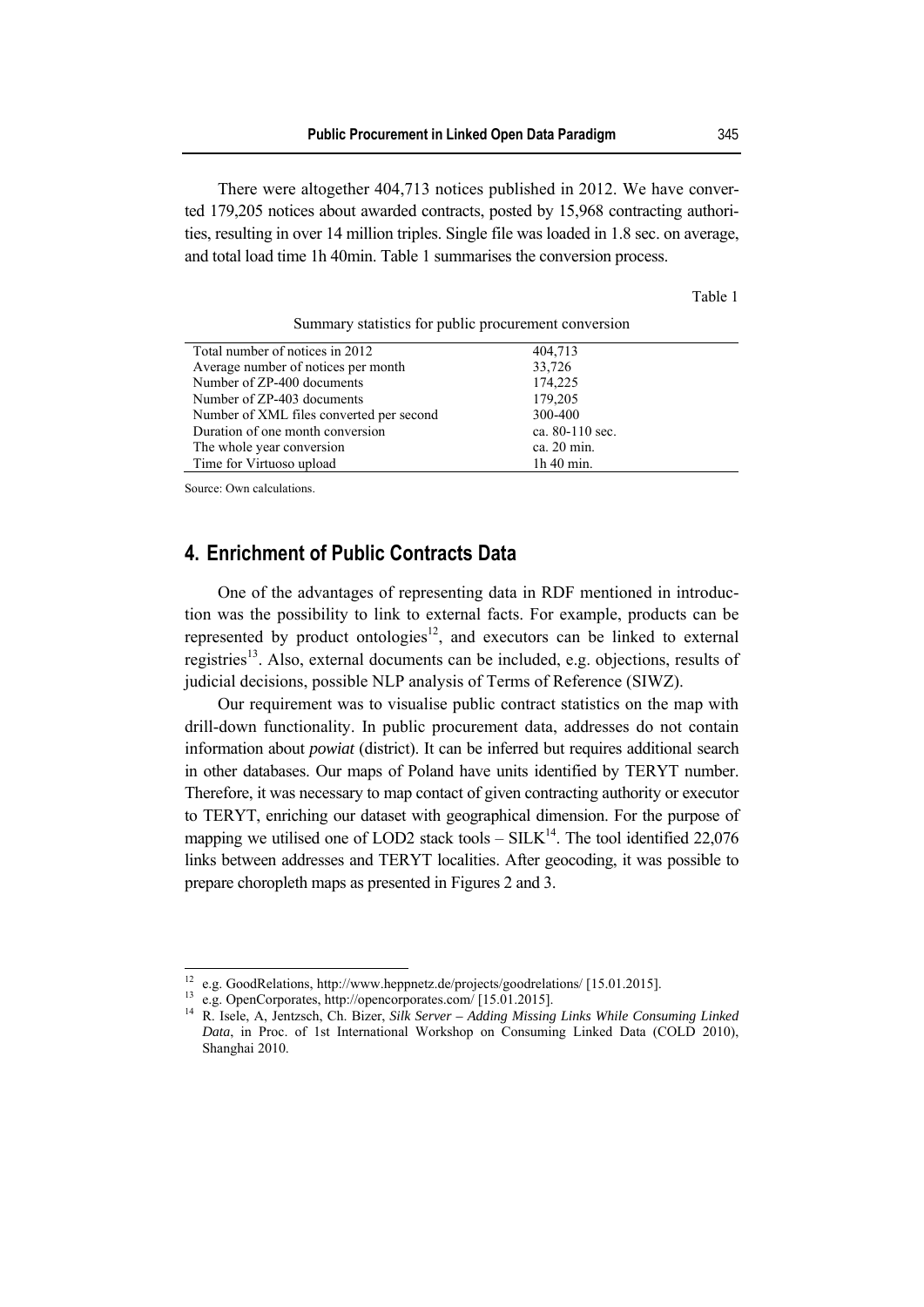

Fig. 2. Number of public contracts presented on cuntry map.



Fig. 3. Number of public contracts presented on district map.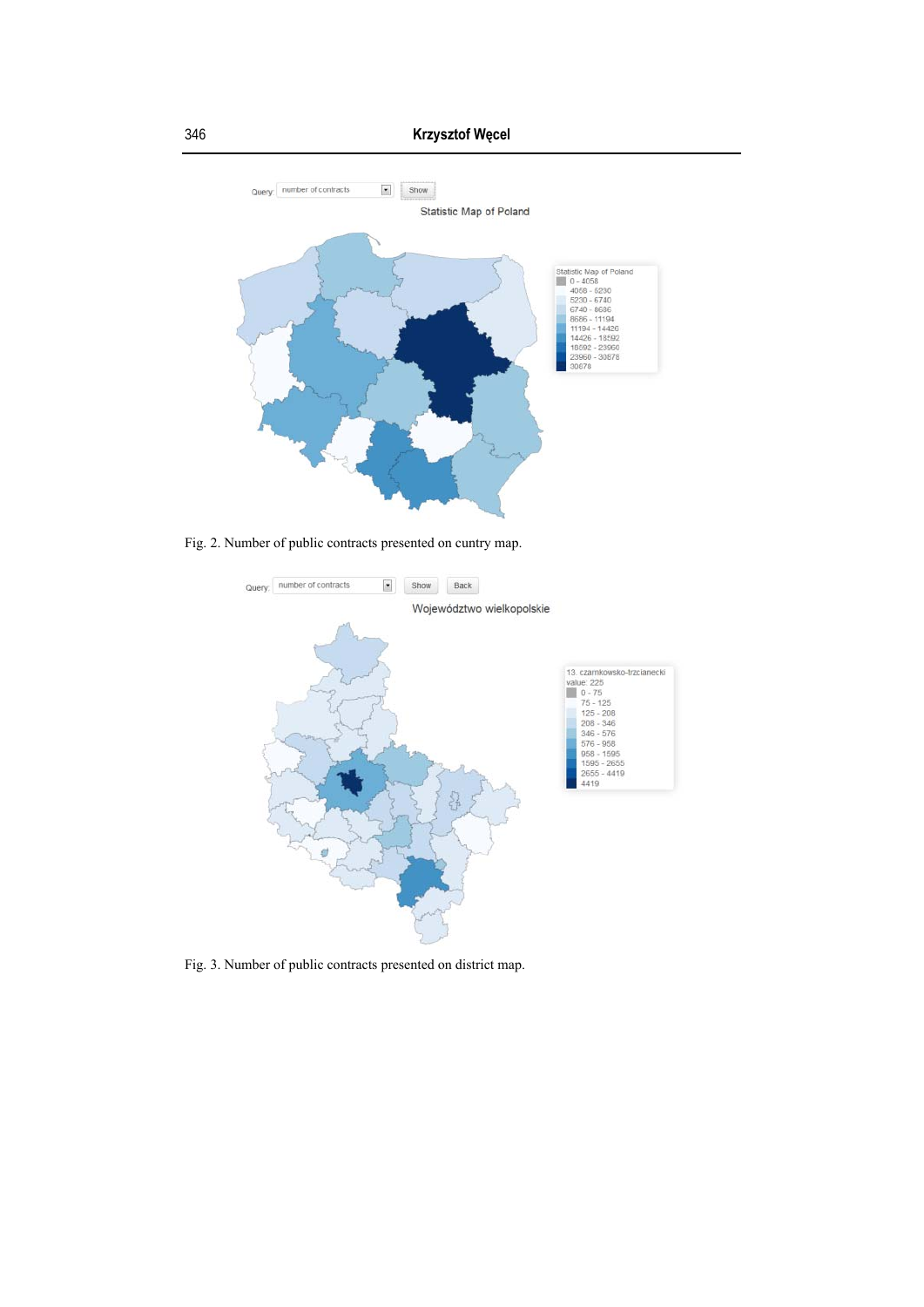# **Conclusions**

As a result of conversion process all data on public procurement along with supplementing and extensible data is readily available in a convenient format and can be uniformly queried with SPARQL. Analysts can prepare the reports that they need, as pictured on maps above (Figures 2 and 3), supporting better decision. It is also possible to leverage the standardised interfaces and applications developed for the domain, e.g. filing and matching application developed by colleagues from Czech Republic. The approach can much easier not only assure transparency so demanded by democracy but also increase the efficiency of economy overall. Several groups of beneficiaries can profit: contracting authorities – better prices expectations, more precise offers; companies – comparison of prices, better targeting, information about competitors; supervising authorities – transparency, access to controlling tools; and finally citizens – more efficient use of public money.

### **Literature**

Berners-Lee, T., *Linked Data - Design Issues*, "W3C" (ACM Press), 2006, 7.

- Biuletyn Zamówień Publicznych, http://uzp.gov.pl/BZP/, ftp://ftp.uzp.gov.pl/bzp/xml/ [15.01.2015].
- Ding Li, Peristeras V., Hausenblas M., *Linked Open Government Data*, "IEEE Intelligent Systems" 2012, 27.
- EU, *Directive 2003/98/EC of the European Parliament and of the Council of 17 November 2003 on the Re-use of Public Sector Information, "Official Journal of* the European Union" 2003, 46.

ftp://ftp.uzp.gov.pl/bzp/xml/ [15.01.2015].

GoodRelations, http://www.heppnetz.de/projects/goodrelations/

http://daverog.github.io/tripliser/ [15.01.2015].

http://ted.europa.eu

http://uzp.gov.pl

http://uzp.gov.pl/BZP/ [15.01.2015].

https://code.google.com/p/public-contracts-ontology/

Isele, R., Jentzsch A., Bizer Ch., *Silk Server - Adding Missing Links While Consuming Linked Data*, in Proc. of 1st International Workshop on Consuming Linked Data (COLD 2010), Shanghai 2010.

*Linking Enterprise Data*, ed. D. Wood, Springer 2010.

OpenCorporates, http://opencorporates.com/ [15.01.2015].

Public Contract Ontology, https://code.google.com/p/public-contracts-ontology/ [15.01.2015].

Tripliser, http://daverog.github.io/tripliser/ [15.01.2015].

Urząd Zamówień Publicznych, http://uzp.gov.pl [15.01.2015].